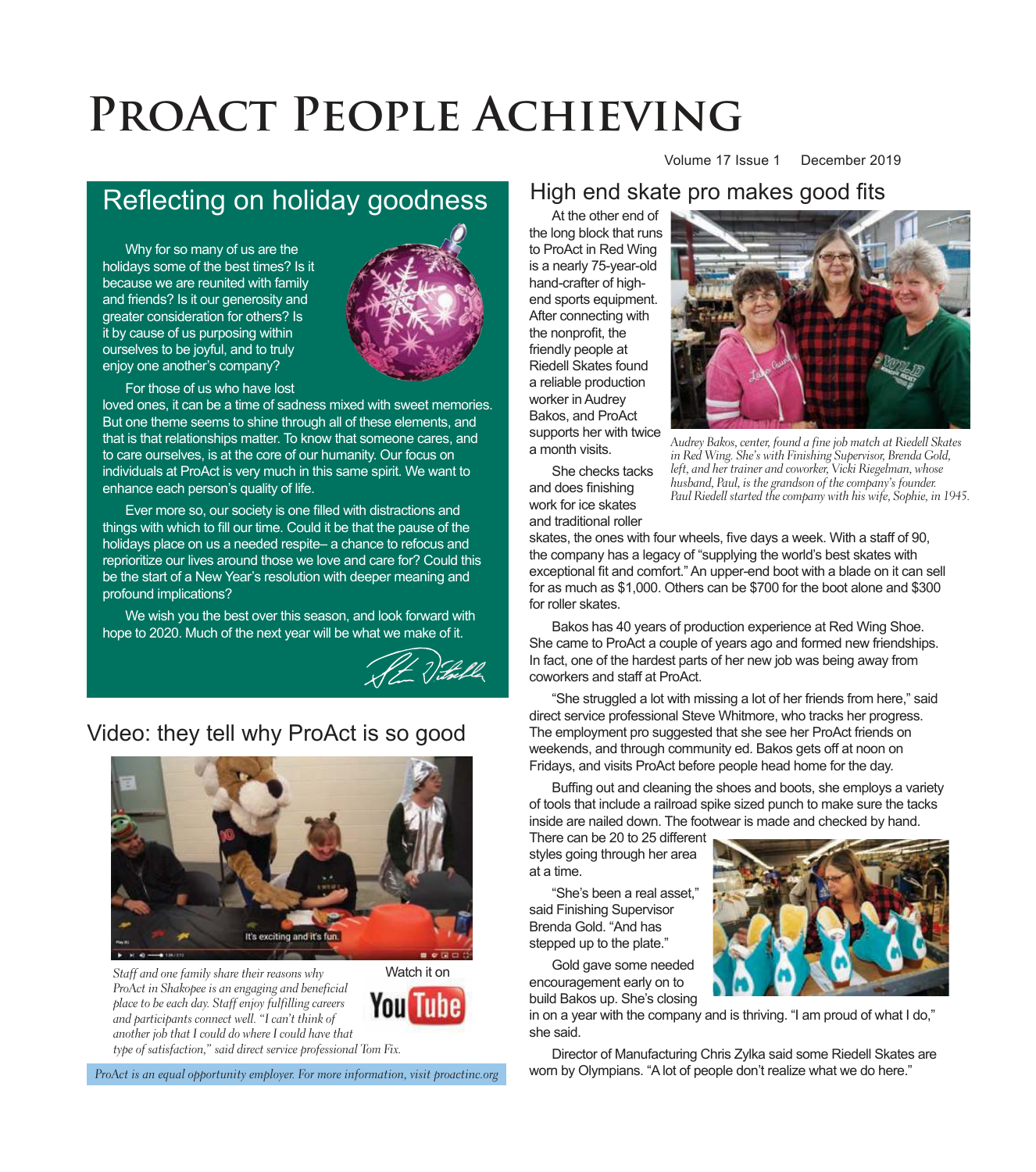### From the President...

At ProAct, our desire is to be flexible and innovative as we respond to the needs and desires of our participants and their teams. Not every new idea makes it into the final product or program, but the point is that we are actively trying new things and sometimes stepping outside of traditions and norms. I



think that will continue to be necessary when focusing on person-centered service delivery.

You may be aware that the number of people on the autism spectrum and with related communication disorders has been increasing. We too have found this to be true. Parents and guardians often ask us what we can do to enhance our services for this population of participants.

Multiple approaches provide a greater opportunity for

success, but a new one in the works is ProAct's Autism Center. We raised some dollars for this project through the "Give to the Max" campaign. You also may have seen a holiday email from me with a request for support. The concept is to have a calming environment for people to go to when the stressors of the day become too much. And, our staff receive more specialized training. Our board is committed to the project.

I want to share my apologies for the first rain-out of our Golf Classic in my memory. The gourmet dinner was moved up and people retreated from the weather for some good fun inside. People were very understanding, cheerful and willing to support us. And for that, I am very grateful.

I'm pleased to report that ProAct continues to be in a very stable position. Much of our funding and ability to provide service depends on decisions made at the state Legislature. That process picks up again with the new session in February, and we will connect with our elected officials as necessary.

I wish everyone the best over the holidays and look forward to greater things in 2020. Not long ago, that year seemed so far away. When we are all busy

using our talents to help others, we can feel satisfied and fulfilled. Our work isn't always easy, but delivering desired outcomes for our participants is worth it.



#### Admission Information

#### **Eagan-**

 Alyssa Berg 651-289-3151 aberg@proactinc.org

**Red Wing, Zumbrota-** Pamela Veith 651-327-5613 pveith@proactinc.org

**New Options - ProAct, Shakopee-** Ali Brown 952-403-7964 abrown@proactinc.org

**Hudson, Wisconsin-**

 Margaret Christensen 715-410-4216 mchristensen@proactinc.org

proactinc.org

#### ProAct's Six Locations

- 3195 Neil Armstrong Blvd. Eagan, MN 55121
- (West) 3225 Neil Armstrong Blvd. Eagan, MN 55121
- 204 Mississippi Ave. Red Wing, MN 55066
- New Options ProAct 792 Canterbury Rd., #132 Shakopee, MN 55379
- 1202 Beaudry Blvd. Hudson, WI 54016
- 224 S. Main St. Zumbrota, MN 55992

#### **EMPLOYMENT AND ECONOMIC DEVELOPMENT**







ProAct is accredited by the Commission on Accreditation of Rehabilitation Facilities.

#### Red Wing matures on road to 50 years

ProAct in Red Wing, then Interstate Rehabilitation Center, hit another growth spurt after it's first move in the early 1970s. It purchased a 40,000 square-foot structure on the city's west end in July 1975.

By 1978, IRC had four distinct work areas: packaging and assembly, a leather shop, wood shop and upholstery. A third of its participants were engaged in recreational activities, which included softball, frisbee, horseshoes, basketball, bowling, bingo and library visits. Full-time staffers now numbered 20, and there were 80 overall participants.



As 1980 began, tragedy struck in March when Executive Director Roger Stensland died unexpectedly at the age of 42. He had led efforts to build an addition that would house the Goodhue County DAC. It became a separate nonprofit service. By the summer, a

Restaurant booth work for Perkins.

modern office area and loading dock were added. IRC helped develop a new community education program and received a two-year certification from Minnesota Voc Rehab. In September, David Leiseth was named executive director, and would serve until the merger with Eagan's Owobopte in 2002.

In 1981, IRC was serving more than 100 participants. Much more contract work came from outside Red Wing and group homes were emerging as a housing option. The following year, IRC began preparations for national accreditation by the Commission on Accreditation of Rehabilitation Facilities (CARF). As 1984 rolled in, a substantial remodeling and expansion brought accessible bathrooms, improved heating, a tiled lunchroom and an enclosed woodworking department. A supported employment program also began with two grants. The annual budget reached \$1 million for the first time.

Mobile work crews started in 1988 with janitorial services. And, IRC served its first Wisconsin residents, 18 of them, in 1990. Westward expansion and a new Day Training & Habilitation license came to Zumbrota in 1991, and the name ProAct was first used in 1994 for a new IRC location in downtown Zumbrota serving 13 people. The nonprofit had grown to serve 210 individuals overall.

From the mid-1990s to early 2000s more services were added in production and work crews (group employment) increased. So did self-advocacy and assistive technology. Day training and support services were expanded to serve 100 people.

IRC's name and organization changed in 2002 when it merged with Eagan-based Owobopte. The larger ProAct era had begun. ProAct in Red Wing and Zumbrota would serve 283 individuals in the next fiscal year, with 141 in Extended Employment and 124 in day training. Steve Ditschler was the president and CEO and continues in that capacity today.



IRC, circa 1990s.

"Change in many forms is our constant challenge as we continue to provide person-centered, positive and exciting service offerings to individuals with disabilities," said Director Sally Ogren. In its 50 years, ProAct in Red Wing has helped thousands of individuals to live better lives by improving their skills, connecting them to their community and increasing their dignity through work opportunities, she explained.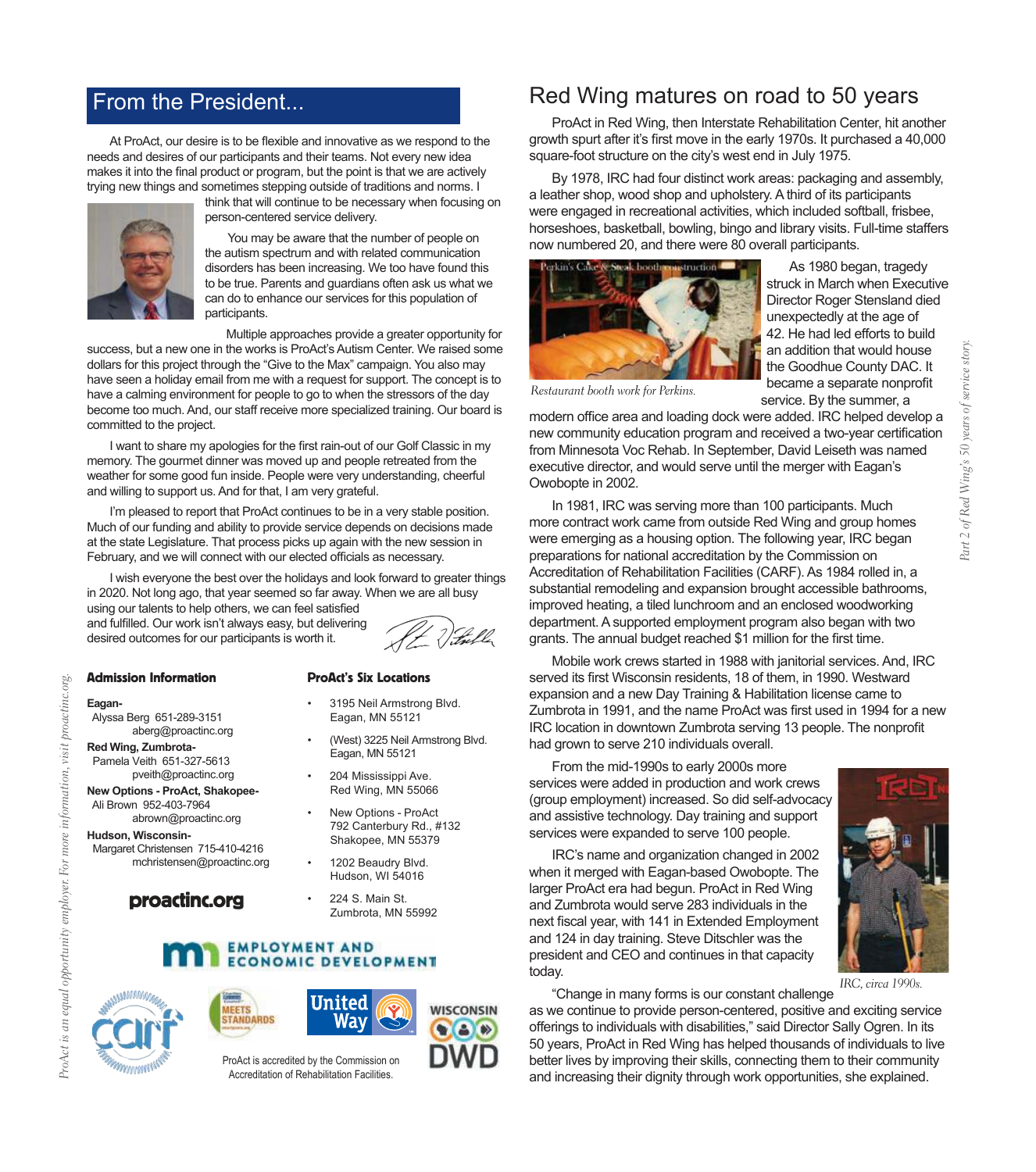### Kind, capable staff, outings prompt gift

At year's end, some check their list of contacts to thank them for being a wonderful part of their lives. They are grateful for the service or cause of an organization, and give a donation.

This fall, Steven and Lisa

Kiwus thanked ProAct for caring for their daughter, Chloe. Even with long trips from Minnetonka to Eagan, they said it was worth it for the quality of care they found. They wrote:



Direct service professional Whitney Boucha provides one-to-one care for Chloe Kiwus.

"ProAct has an AMAZING

staff of kind, compassionate and capable people. I really cannot express how much we appreciate this program. Chloe is nonverbal and has a high level of needs, which at times can be a challenge. The staff has always treated her with respect and

she attends. It means the world to us. At almost all of the other programs she would be sitting in a room all day long."

worked with us to get her needs met. Since independent work is not possible for Chloe, she enjoys the fact that she gets out in the community the three days

> The couple said they know that ProAct's team is aware of

Chloe's needs. At ProAct, they

said she is a person who matters.

ProAct's person-centered focus has been a foundation for many years. This practice is expressed through numerous class choices, field trips and employment tryouts.

### Holiday Lights Recycling collection spots

ProAct is offering 26 drop-off locations to recycle holiday

lights through the first week of February. Program Manager Jennifer Cavalier said there are a few exclusions. Not accepted are cord adapters, battery packs, plastic rope lights, CFL lights, light fixtures, trees and garland. There are collection locations across Dakota County, in Red Wing,



Shakopee and Savage. For a full list and more information, please see proactinc.org.

## Upcoming Events

**Details at proactinc.org and on Facebook**

**Valentine's Day Sale - ProAct in Shakopee–** Show your support at the annual Valentine's Day sale on Friday, February 14 from 8 a.m. to 1 p.m. at the Scott County Government Center. Presale is February 13. Candy bouquets can be pre-ordered by contacting Ali at abrown@proactinc.org, 952-403-7964.

**"Under the ProAct Big Top - A Circus Spectacular"–** ProAct Playhouse performance– Lakeville Area Arts Center, 7:30 p.m. on Tuesday, April 28, 2020.

## ProAct briefs:

#### **His FOX 9 talk show thrill**

"It was one day I'll never forget in my life," said ProAct participant Bill Spencer in Eagan, after attending "The Jason Show," with FOX 9's Jason Matheson.

 Spencer sat in the front row with his personal care assistant, Jackie Spande, and was invited back stage for a meet and greet. "He said we look like twins and I gave him a bear hug,'



said Spencer, who left with tears of happiness in his eyes. He later shared the experience with many at ProAct.

#### **Board vet, past longtime member honored**

A current and a past veteran of ProAct's Board of Directors were recognized with engraved awards recently denoting more than 20 years of service to the nonprofit.





Paul Kramp has served on the board for 22 years.

He served as the first chairman of a newly formed ProAct board, and was

a key player in setting up and making the transition. "The results show that it was the right decision, to upgrade all of our facilities and obtain a better working environment for all of our clients," said Kramp. "It gave them opportunities they probably wouldn't have had if they had stayed separate." Kramp is president of Alliance Bank in Red Wing.

Also recognized for more than 20 years of service was Larry Lehman, who retired from the ProAct Board in 2017.

#### **Five decades later, still connected to 'the Shoe'**

Red Wing Shoe Company has supported ProAct in that city from day one, and continues to connect by sending gift pack materials to be assembled.

Five different shoe and boot care styles are made, some with folded towels, and are sold at Red Wing Shoe stores across the U.S., explains Dee Bigelbach in sales.



ProAct's Linda Gorenson works in assembly and quality control, handling boxes, labels, products and inserts for Red Wing Shoe branded care kits.